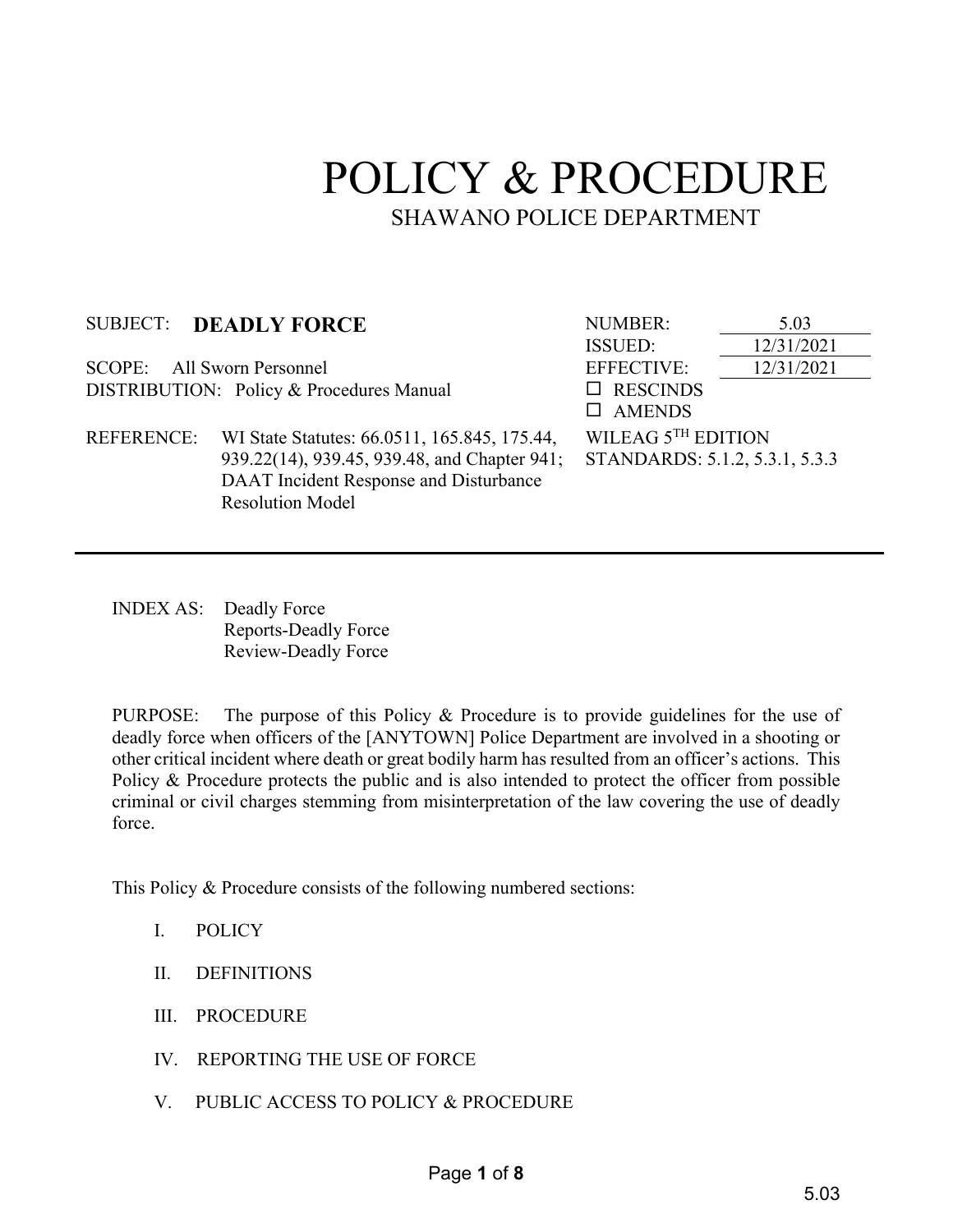### I. POLICY

A. It is the policy of the Shawano Police Department that when serving the community, Officers make every effort to preserve and protect human life and the safety of all persons. Officers shall also respect and uphold the dignity of all persons at all times in a nondiscriminatory manner. When using force, Officers are required to act in good faith to achieve a legitimate law enforcement objective. Officers are authorized to use force that is objectively reasonable based on the totality of the circumstances, including: the severity of the alleged crime at issue, whether the suspect poses an imminent threat to the safety of law enforcement officers or others, and/or whether the suspect is actively resisting or attempting to evade arrest by flight. Officers may include in their decision to use this force option, information known to the officer(s) at the time of the incident or conduct or statements by the subject or a prior history of resistive or assaultive behavior.

 A law enforcement officer may use deadly force only as a last resort when the law enforcement officer reasonably believes that all other options have been exhausted or would be ineffective. A law enforcement officer may use deadly force only to stop behavior that has caused or imminently threatens to cause death or great bodily harm to the law enforcement officer or another person. If both practicable and feasible, a law enforcement officer shall give a verbal warning before using deadly force.

- 1. All sworn Officers are required to follow the State of Wisconsin's Law Enforcement Training and Standards' system of Defensive and Arrest Tactics when making all use of force decisions.
- 2. Officers shall use only force that is reasonably necessary to effectively bring an incident under control, while protecting the lives of the officer and others.
- 3. Any person injured through the use of force by one of its officers, shall receive medical aid for such injuries.
- 4. It is the responsibility of any officer who uses physical force or any of the enumerated weapons, items or devices indicated below to complete an Incident Report on the incident involved and to specifically note the circumstances necessitating, and manner of, such use of force.
- 5. All cases where force is used shall be reviewed by the Chief of Police on a documented annual basis.

This policy requires that an officer use reasonable alternatives, *if such alternatives are available.*

For example, an officer need not hesitate to employ deadly force against an individual who is shooting at him/her.

He/she should, of course, use his/her weapon in such a manner as not to endanger the lives of innocent bystanders or fellow officers, but he/she is not required to seek alternatives to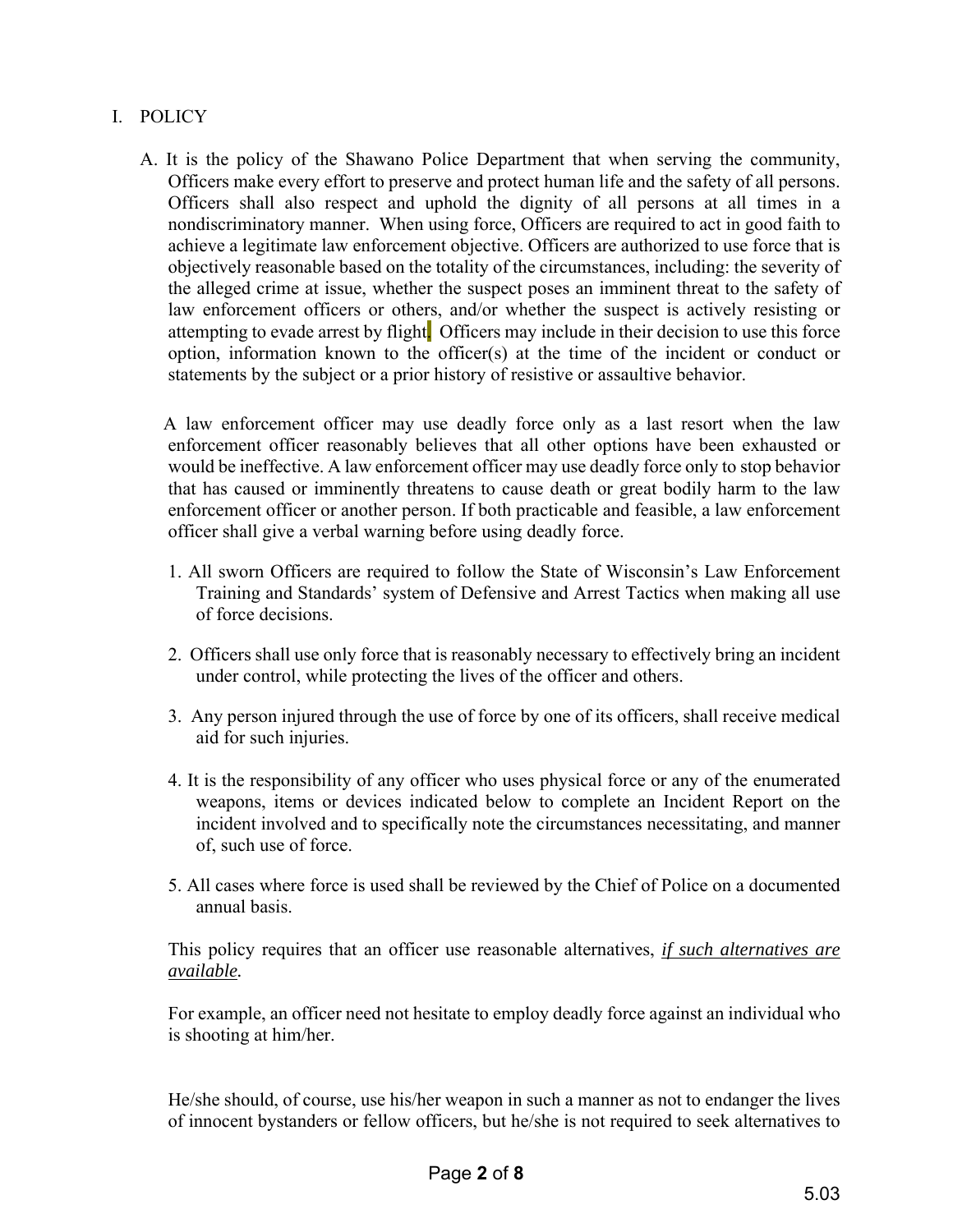deadly force if he/she is under an immediate attack on his/her or other lives.

### II. DEFINITIONS

- A. DEADLY FORCE: Deadly force is the intentional use of a firearm or other instrument, the use of which would result in a high probability of death or great bodily harm. Deadly force may include the following:
	- 1. The firing of a firearm in the direction of the person to be arrested, even though no intent exists to kill.
	- 2. The firing of a firearm at a vehicle in which the person to be arrested is riding.
	- 3. Any force applied in any manner by any means, by any member of the Department that could reasonably be expected to cause death.
	- 4. Besides firearms, many items such as flashlights, batons (stick or collapsible) and other instruments are considered lethal weapons when they are used in a lethal manner. For example, the use of a nightstick to subdue a subject by striking him/her on the arm is a nonlethal use of that instrument. However, striking on the head or repeated blows to the internal organs could be construed as deadly force.
- B. DEADLY FORCE JUSTIFICATION: Any behavior that an officer reasonably believes has caused or imminently threatens to cause death or great bodily harm to you or another person or persons.
- C. DE-ESCALATION- Taking action or communicating verbally or non-verbally during a potential force encounter in an attempt to stabilize the situation and reduce the immediacy of the threat so that more time, options, or/and resources can be called upon to resolve the situation without the use of force or without the reduction of force necessary.
- D. GREAT BODILY HARM: "Bodily injury which creates a substantial risk of death, or which causes serious permanent disfigurement, or which causes a permanent or protracted loss or impairment of the function of any bodily member or organ or other serious bodily injury." WI State Statute 939.22(14)
- E. IMMINENCE: Intent, weapon, delivery system.
- F. NECK RESTRAINT: an action taken by the use of any force or device to the neck area to restrain a person, including but not limited to:
	- 1. Choke Hold means the intentional and prolonged application of force to the throat, windpipe, or carotid arteries that prevents or hinders breathing or blood flow, reduces the intake of air, or reduces blood flow to the head.

#### III. PROCEDURE

- A. Use of Deadly Force- Generally.
	- 1. Recognizing the legal and moral obligation to use force judiciously and wisely, it is the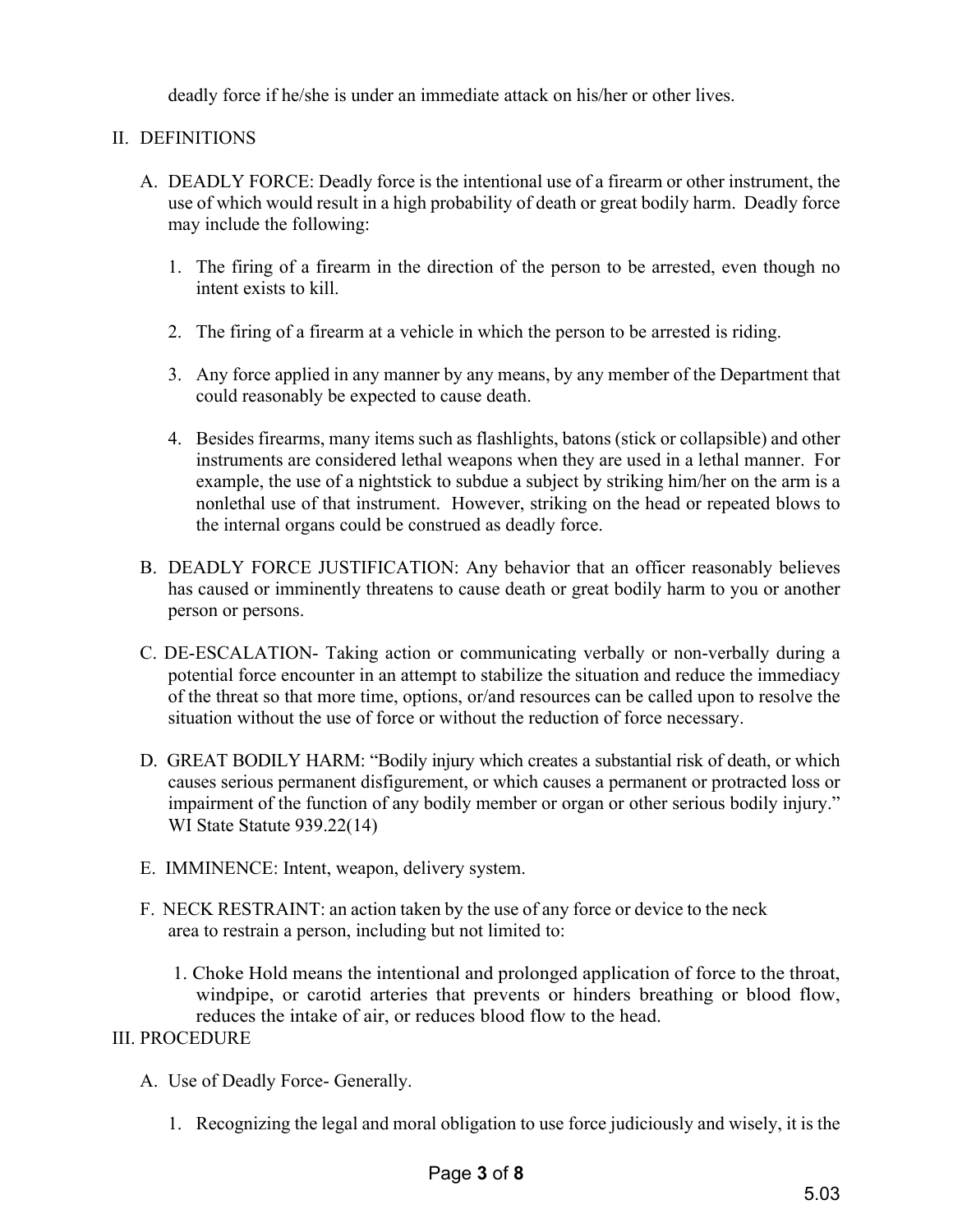policy of this Department that deadly force should never be resorted to until every other reasonable means of apprehension or defense have been exhausted.

- 2. Only the amount of force reasonably required to affect an arrest or control a person should be used by members of the Department. The force used by an officer should only be that which is required to overcome the resistance being offered by an offender.
- 3. This directive is consistent both with Wisconsin law and with the 1985 US Supreme Court decision in *Tennessee v. Garner,* 53 U.S.L.W. 4410.
- B. Where Deadly Force May or May Not Be Used. Deadly force may be used under the following circumstances:
	- 1. As a last resort in the defense of oneself, when there is reasonable cause to believe that one is in imminent danger of death or great bodily harm.
	- 2. As a last resort in the defense of another person or persons whom the officer has reasonable cause to believe is being unlawfully attacked and is in imminent danger of death or great bodily harm.
	- 3. Deadly force may be used, after all other reasonable means of capture are exhausted, to effect the arrest or prevent the escape of a suspect whom the officer has reasonable cause to believe has committed or attempted to commit a felony *involving the use or threatened use of deadly force,* and the officer reasonably believes the suspect cannot be apprehended later without the use of deadly force; and provided further, that the lives of innocent persons may be endangered if the officer does not use Deadly force.

This Section allows the officer to use deadly force when the suspect is engaged in such felonies involving violence (armed robbery, murder, etc.). Non-violent felonies such as embezzlement or burglary do not in themselves justify the use of deadly force.

- 4. Deadly force should never be used in any misdemeanor case, unless the criteria in Subsections B.1. or B. 2. above is present, or when the officer is in doubt as to whether or not deadly force is justified, or when its use would unreasonably endanger innocent bystanders.
- 5. When a misdemeanant intentionally flees arrest or escapes from custody, pursuant to a legal arrest for a misdemeanor, or after having been lawfully charged with or convicted of a misdemeanor, such act of fleeing does not constitute a felony permitting the officer to resort to the use of deadly force if other reasonable means have failed to prevent the escape.

The value of human life is considered to supersede the importance of immediate apprehension.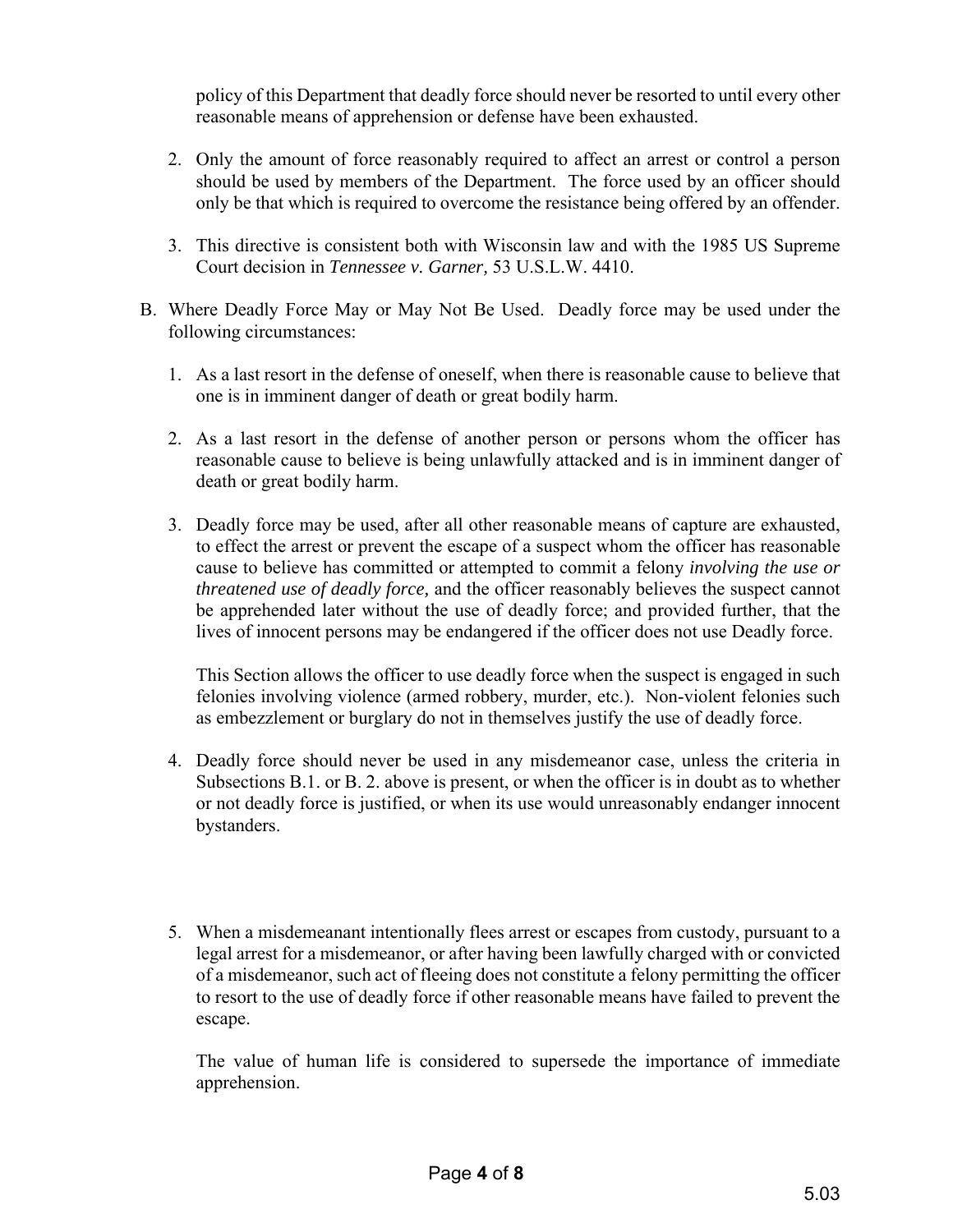- 6. Except when exigent circumstances exist where an arrest may be facilitated, an officer should not threaten to use deadly force unless he/she reasonably believes that he/she would be justified under this policy to, in fact, use such force.
- 7. Weapons should not be discharged from a moving vehicle unless absolutely necessary to protect the life of the officer or a third person and when the use of deadly force would not unreasonably endanger the lives of others.
- 8. An officer may draw his/her firearm when he/she has reasonable grounds to suspect that the use of deadly force may be necessary. The officer need not be under attack, but only be reasonably apprehensive that the situation may lead to circumstances outlines above. Firearms should not be drawn under any other circumstances.
- 9. This section is intended to allow the officer to have his/her weapon ready in such circumstances as answering a silent alarm, conducting a building search or confronting a suspect whom there is reasonable grounds to believe may be armed, or when the officer reasonably believes circumstances indicate a substantial risk of death or great bodily harm to his/her person or another.
- 10. There is no legal distinction in the use of deadly force against juveniles as compared to adults.
- 11. To protect oneself or another from an animal which an Officer reasonably believes may cause great bodily harm if not immediately controlled or after giving consideration to public view, safety and all other reasonable means of disposition to end the suffering an animal gravely injured or diseased.
- 12. For Department-mandated firearms, practice and qualification on an approved range are mandatory.
- 13. As a last resort, to euthanize a dangerous or seriously diseased animal or one that is so seriously injured that humanity dictates its removal from suffering, but only after consideration is given to the public's safety and whether other dispositions may be feasible.
- 14. Officers should not fire into buildings or through doors, windows, or other forms of concealment or cover unless the Officer is certain of the person's presence that is to be lawfully fired upon.
- 15. Officers should not discharge a firearm from or at a moving vehicle unless the officer reasonably believes that the occupant(s) of the vehicle are using or are about to use deadly physical force against the officer or another person.
- 16. Officers should not fire warning shots, however if an officer does fire a warning shot, he/she will need to justify the reason(s) for doing so in a written report.
- 17. Before using deadly force, officers should, if reasonably possible, identify themselves, order the suspect to desist from the unlawful activity, and threaten to use deadly force if the lawful order is not obeyed.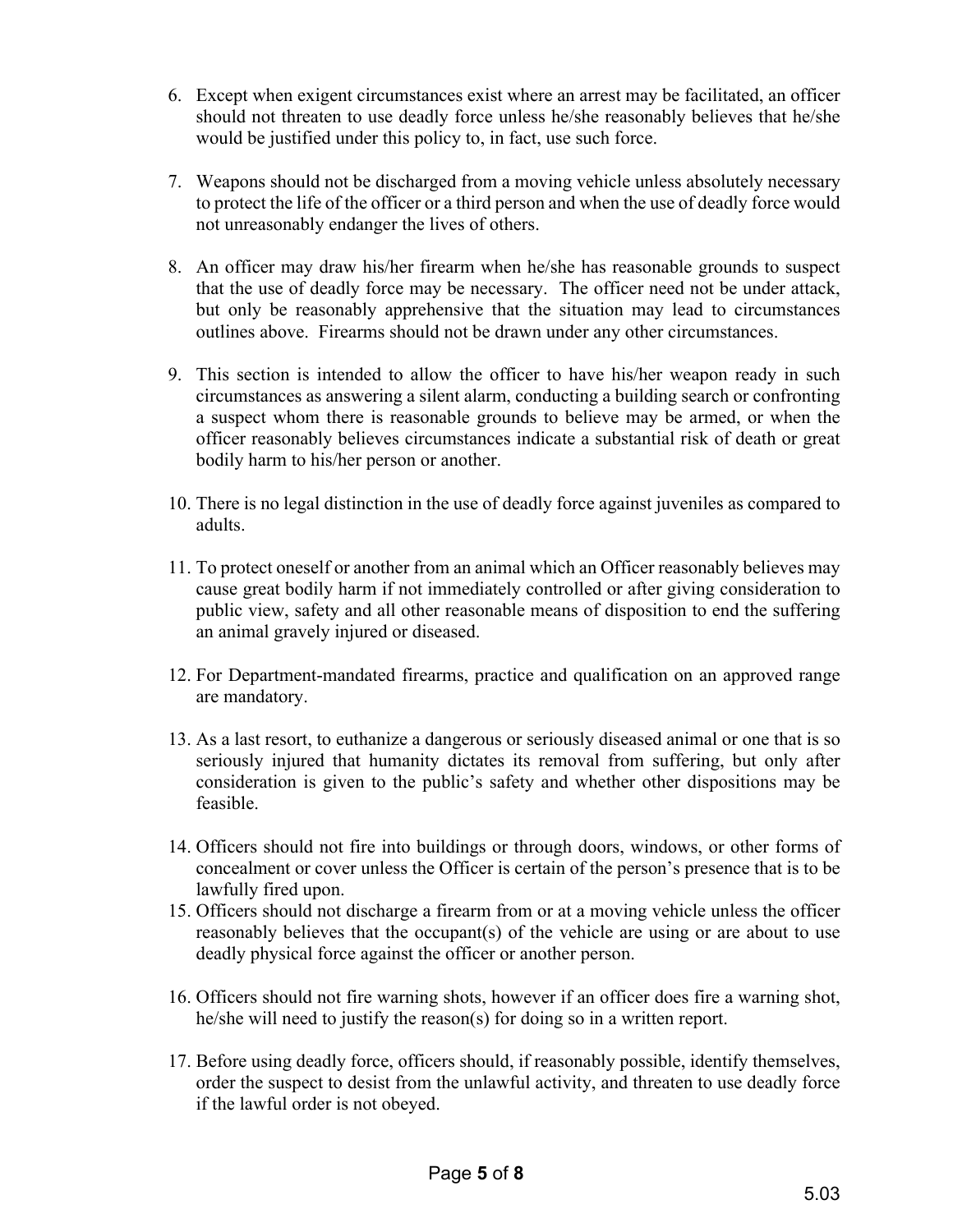- 18. Officers should not use deadly force when its use unreasonably risks the lives of innocent bystanders.
- 19. The intentional punching, striking, or grabbing the throat (trachea) or blocking or restricting the carotid neck arteries creates a substantial likelihood of death or great bodily harm and, therefore, should be used only in accordance with this policy on the use of deadly force.
- 20. There is recognition that the use of deadly force is accompanied by severe emotional and psychological strain for the officer involved. Officers are trained in the proper use of firearms and are required to maintain rigorous standards of shooting proficiency and accuracy.

## **COMMENTARY:**

When determining Where Deadly Force May Be Used (B above), It is important officers have a clear understanding of deadly force justification.

- 21. The use of neck restraints by personnel of the Shawano Police Department is prohibited unless the situation requires the use of deadly force that would be justified.
- C. Reports on Use of Deadly Force.
	- 1. In all circumstances, when a firearm is discharged by an officer while on duty, the officer involved or another officer on the scene shall immediately notify dispatch of the incident. The Chief of Police or designee shall then be notified as soon as possible depending upon the circumstances of the incident. If the death or great bodily harm involves a person(s), Policy & Procedure 6.15: Officer Involved Critical Incident shall be utilized and followed.
	- 2. Officers will only need to make a notation in the daily log and/or in an Incident Report when deadly force is used to dispatch an animal. A Supervisor or the Chief of Police or designee shall be notified of the weapons discharge and the circumstances surrounding the incident as soon as practical.
	- 3. In the case of an accidental firearm discharge, a Supervisor or the Chief of Police or designee shall be notified as soon as practical and the appropriate reports completed as soon as possible.
	- 4. Officers involved in the use of deadly force shall not discuss the matter with anyone, including other officers. The officer(s) may be debriefed or interviewed or questioned by the Chief or designee depending upon the circumstances of the incident.
	- 5. A Supervisor or the Chief of Police shall complete any required report(s) of the incident and his/her investigation and forward either to the Chief of Police or the Records Section or other designated areas.
	- 6. Also refer to Policy & Procedures 5.01: Use of Force and 6.15: Officer Involved Critical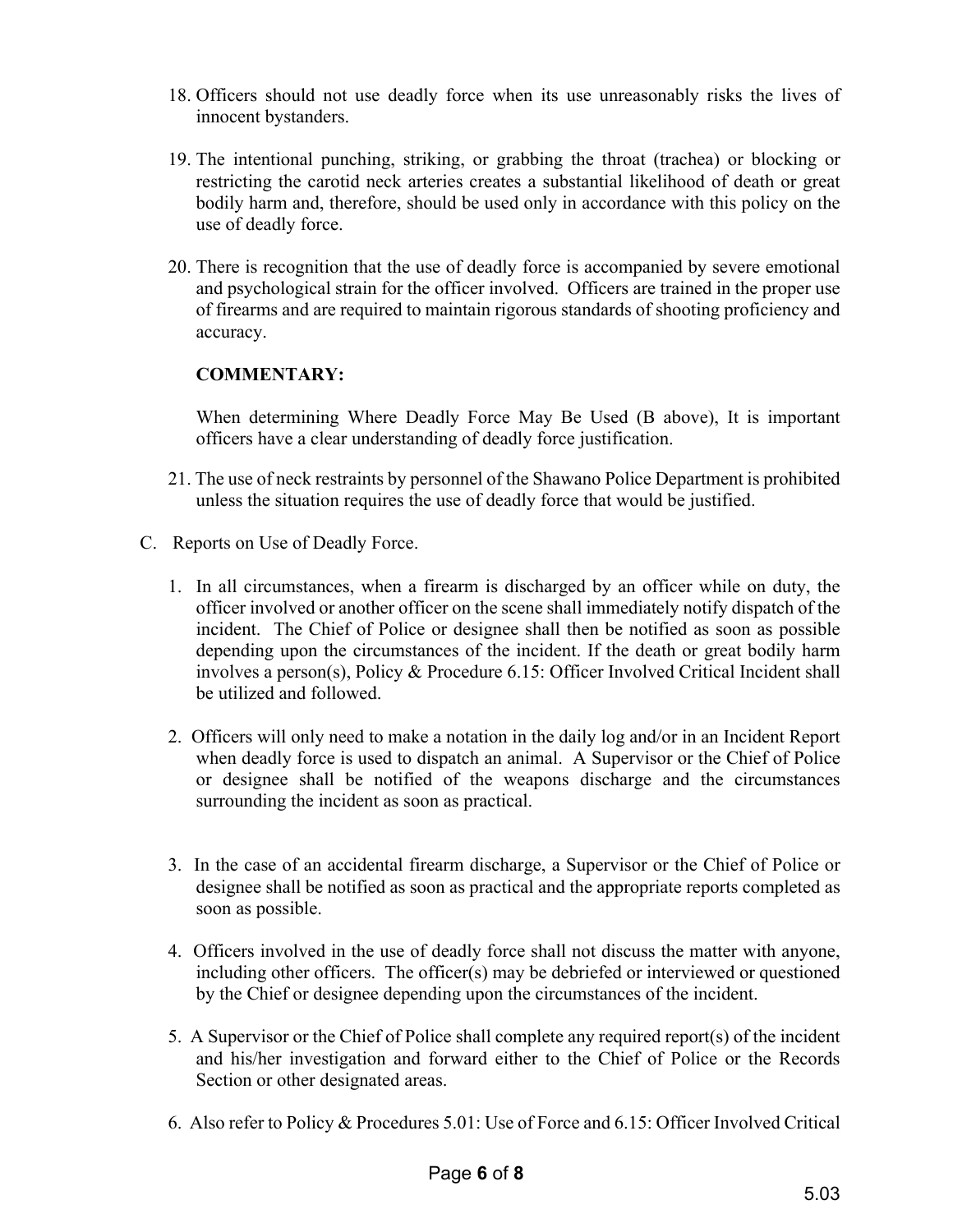Incident.

- D. Self-Defense.
	- 1. Before deadly force is authorized in self-defense, several qualifications should be observed:
		- a) Retaliation or revenge is not an excuse for killing in self-defense.
		- b) The danger or harm is a present one.
		- c) There is no justification to use deadly force after the danger has passed.
		- d) The force threatened is unlawful.
		- e) The officer believes that the use of deadly force was the only means available to avert death or great bodily harm.
		- f) The degree of force used by the officer was believed to be necessary under the circumstances.
		- g) The officer's belief in each of the foregoing aspects was reasonable even if mistaken.
	- 2. If oleoresin capsicum (OC pepper spray) is employed (or threatened) against an officer, an officer's response to being threatened or sprayed with OC may include deadly force because the officer will likely be completely vulnerable if successfully attacked.
		- a) In deciding whether an officer is threatened with OC, an officer should consider the following factors:
			- (1) Distance- Is the officer close enough to be sufficiently exposed to the OC to incapacitate him/her?
			- (2) Environmental Conditions at the Scene- Including, but not limited to:
				- (a) The number of suspects present.
				- (b) The number of officers present.
				- (c) Location of the incident: Known high crime and/or violent area.
				- (d) Time of day/lighting conditions: Can the officer clearly see the offender and his/her movements?
				- (e) Type of crowd- Hostile? Pro-police?
				- (f) Weather conditions.